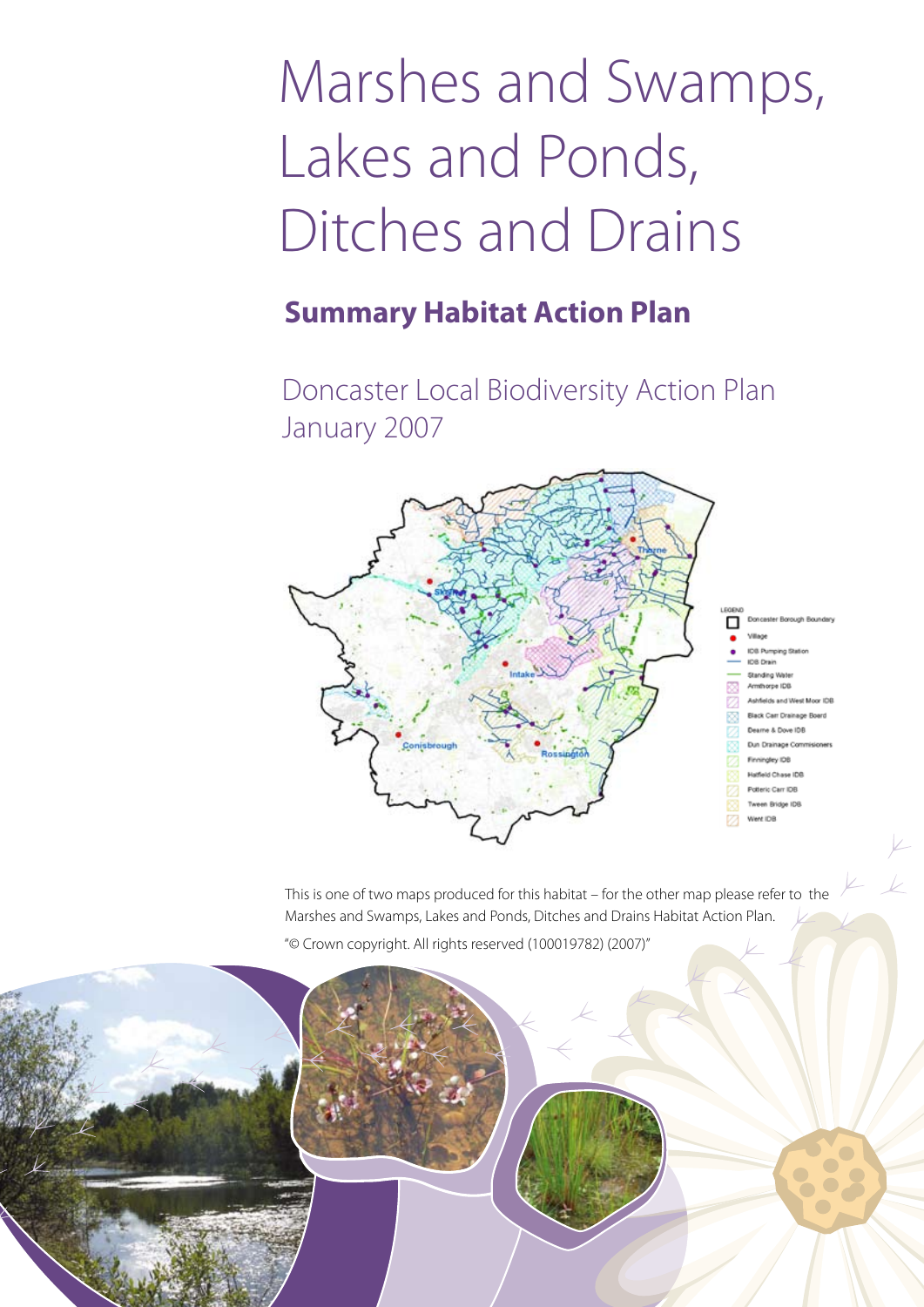## 1 Habitat description

Marsh or marshy grasslands occur on mineral soils that have a water table close to the ground surface for most of the year. This type of habitat often occurs on almost level ground around ponds or on the edges of drains, and extensive areas may occur on river valley floodplains, which experience winter flooding.

Swamp habitat occurs under waterlogged conditions, where water levels are above the ground for most of the year. Swamps are often associated with fluctuating water bodies or watercourses and are frequently inundated on a seasonal cycle. Swamps are species poor, often being dominated by single species.

Lake and ponds are the standing open water habitats that lie beyond the limits of swamp or emergent vegetation. They can contain submerged, free-floating or floating-leaved plants. Most of Doncaster's open water habitats are naturally rich in plant nutrients. These water bodies support large amounts of vegetation and a wide variety of animals.

Ditches and drains that hold water for most of the year are considered to be open water habitats, since there is often no, or only a very slight, flow of water. Many of Doncaster's drain and ditch systems are part of pumped drainage schemes and they support a range of plants similar to that found in ponds. Where dredging or maintenance is infrequent some ditches and drains can become linear swamp habitats, supporting relict assemblages of a once morewidespread wetland habitat.

Standing water habitats are important for a range of wildlife including great crested newt, grass snake, water vole, water shrew, dragonflies and other invertebrates such as snails and crustaceans. Swamps and open water provide habitat for coarse fish species, which in turn support birds such as heron and kingfisher. Open water is important for many breeding and wintering water birds.

## 2 Characteristic species

Needle spike-rush Floating club-rush Greater tussock sedge Cyperus sedge Bottle sedge Water violet Flowering rush Tubular water dropwort

Lesser pondweed Greater spearwort Mare's-tail Water soldier True fox sedge Reed canary grass Tufted hairgrass Greater pond sedge

Branched bur-reed Reed sweet-grass Reedmace Sweet-grasses Great water parsnip Fool's-water cress Brooklime Yellow iris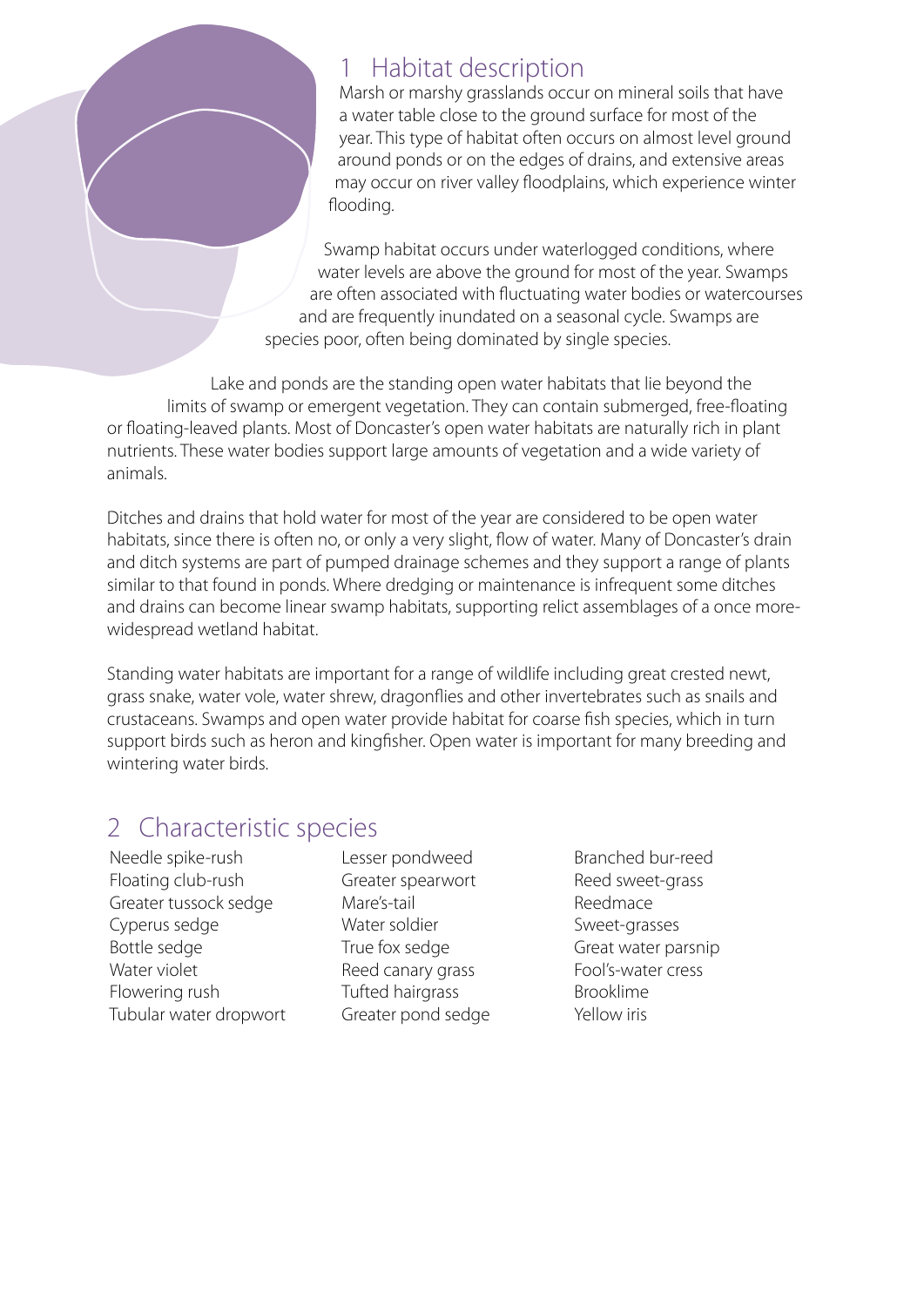#### 3 Current factors causing loss or decline

- Habitat loss, such as infilling, piping or culverting of ditches and infilling of ponds.<br>• Development isolates ponds and water bodies and severs links to other habitats It
- Development isolates ponds and water bodies and severs links to other habitats. It can also have a serious effect on the local water table and water quality.
- Abstraction for irrigation lowers ditch levels. Flood defences have caused the drying up of wetlands sites, severing natural floodplains from periodic inundation.
- Land drainage to remediate mining subsidence and restore areas to agricultural use, can lead to the general lowering of the water table and the drying-out of ponds within the drainage catchment.
- Water quality can be adversely affected by some agricultural, industrial and quarrying operations. Nutrient enrichment causes increased growth and dominance of vigorous plant species and can lead to a loss of biodiversity. High sediment loads can smother vegetation and create anaerobic conditions.
- Native plant diversity in some water bodies and drains has been reduced due to invasion by introduced plants.

| Objective                                                                                                                                             | <b>Target</b>                                                                    | Ref  | Action                                                                                                                                                                                                                                          | <b>Lead &amp; Partners</b>                                                                                                                                      |
|-------------------------------------------------------------------------------------------------------------------------------------------------------|----------------------------------------------------------------------------------|------|-------------------------------------------------------------------------------------------------------------------------------------------------------------------------------------------------------------------------------------------------|-----------------------------------------------------------------------------------------------------------------------------------------------------------------|
| 1) To ensure the protection<br>and maintenance of<br>marshes and swamps,<br>ponds and lakes, and<br>ditches and drains.                               | 2 parishes by 2008.                                                              | 1.4  | Undertake a pond survey in<br>parishes that are a priority for this<br>habitat type (e.g. Fishlake). Use<br>survey results to determine the<br>necessary conservation action to<br>take forward.                                                | DMBC, Doncaster<br>Naturalists' Society<br>(DNS), Natural<br>England (NE)                                                                                       |
|                                                                                                                                                       | Continuous.                                                                      | 1.10 | DMBC to support the EA policy<br>of no further canalisation or<br>culverting of streams, ditches and<br>drains, wherever possible, through<br>delivery of statutory functions and<br>in undertaking land management<br>activities on DMBC land. | DMBC, Environment<br>Agency (EA)                                                                                                                                |
| 2) To restore degraded sites<br>and ensure appropriate<br>management of marshes<br>and swamps, ponds and<br>lakes, and ditches and<br>drains.         | 1 event by 2008.                                                                 | 2.2  | Run a promotional event for<br>farmers to advise and encourage<br>sensitive management of open<br>water habitats.                                                                                                                               | DMBC, NE, EA,<br>Internal Drainage<br>Boards (IDBs),<br>Farming & Wildlife<br><b>Advisory Group</b><br>(FWAG), Linking the<br>Environment and<br>Farming (LEAF) |
|                                                                                                                                                       | By 2008.                                                                         | 2.6  | Set up a wetland restoration<br>project group, to focus on the<br>development and implementation<br>of wetland restoration schemes,<br>including securing funds for all<br>aspects of works and project<br>management.                          | All partners                                                                                                                                                    |
| 3) To create 2ha of marshes,<br>swamps, ponds and lakes<br>and ditches and drains<br>linked to existing river,<br>stream, ditch and drain<br>systems. | 1 ha of wetland habitat<br>created through mineral site<br>restoration, by 2010. | 3.3  | Promote the restoration of mineral<br>extraction sites to a diverse mosaic<br>of wetland habitats, including the<br>necessary provision for associated<br>priority species.                                                                     | DMBC, mineral site<br>owners/developers                                                                                                                         |

# 4 Objectives Targets and Actions